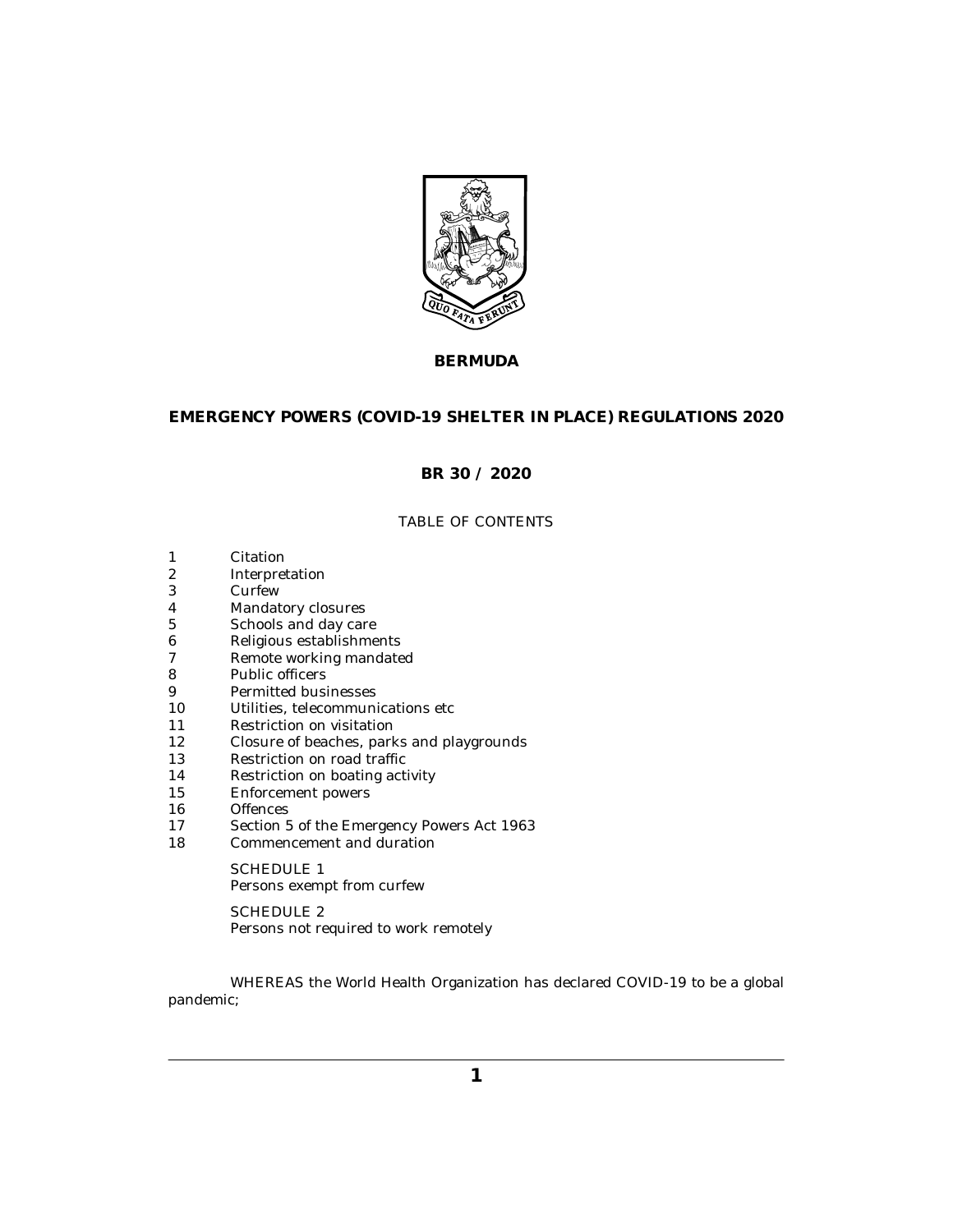<span id="page-1-0"></span>AND WHEREAS COVID-19 is an unprecedented and severe threat to public health in Bermuda;

AND WHEREAS His Excellency the Governor has issued a Proclamation of Emergency under section 14 of the Bermuda Constitution Order 1968;

NOW THEREFORE His Excellency the Governor, in exercise of the power conferred by section 3 of the Emergency Powers Act 1963, makes the following Regulations:

#### **Citation**

These Regulations may be cited as the Emergency Powers (COVID-19 Shelter in Place) Regulations 2020. 1

#### **Interpretation**

- In these Regulations— 2
	- "appropriate social distancing" means maintaining a distance of at least two metres (six feet) between all persons who are not members of the same household, and includes such further directions as are published by the Minister of Health on the website www.gov.bm/coronavirus (based on World Health Organization standards);

"commencement" means the date and time of commencement of these Regulations;

"curfew" means the curfew imposed by regulation 3;

"enforcement officer" means—

- (a) a police officer; or
- (b) a member of the Royal Bermuda Regiment;
- "home", in relation to a person, means the place where he is living on commencement, and includes any driveway, garden or yard forming part of that place;
- "members of the same household" means persons (whether or not family members) who are living at the same home;
- "permitted business" means a retail grocery store, pharmacy, bank, gas station, office of a registered health practitioner, clinic, hospital or other health facility (including a veterinary surgery).

#### **Curfew**

3 (1) Except as permitted by these Regulations, no person shall leave his home at any time of the day or night from 6am on 4 April 2020 until these Regulations cease to have effect.

A person may leave his home during the curfew for the following purposes only, (2) and provided appropriate social distancing is maintained at all times—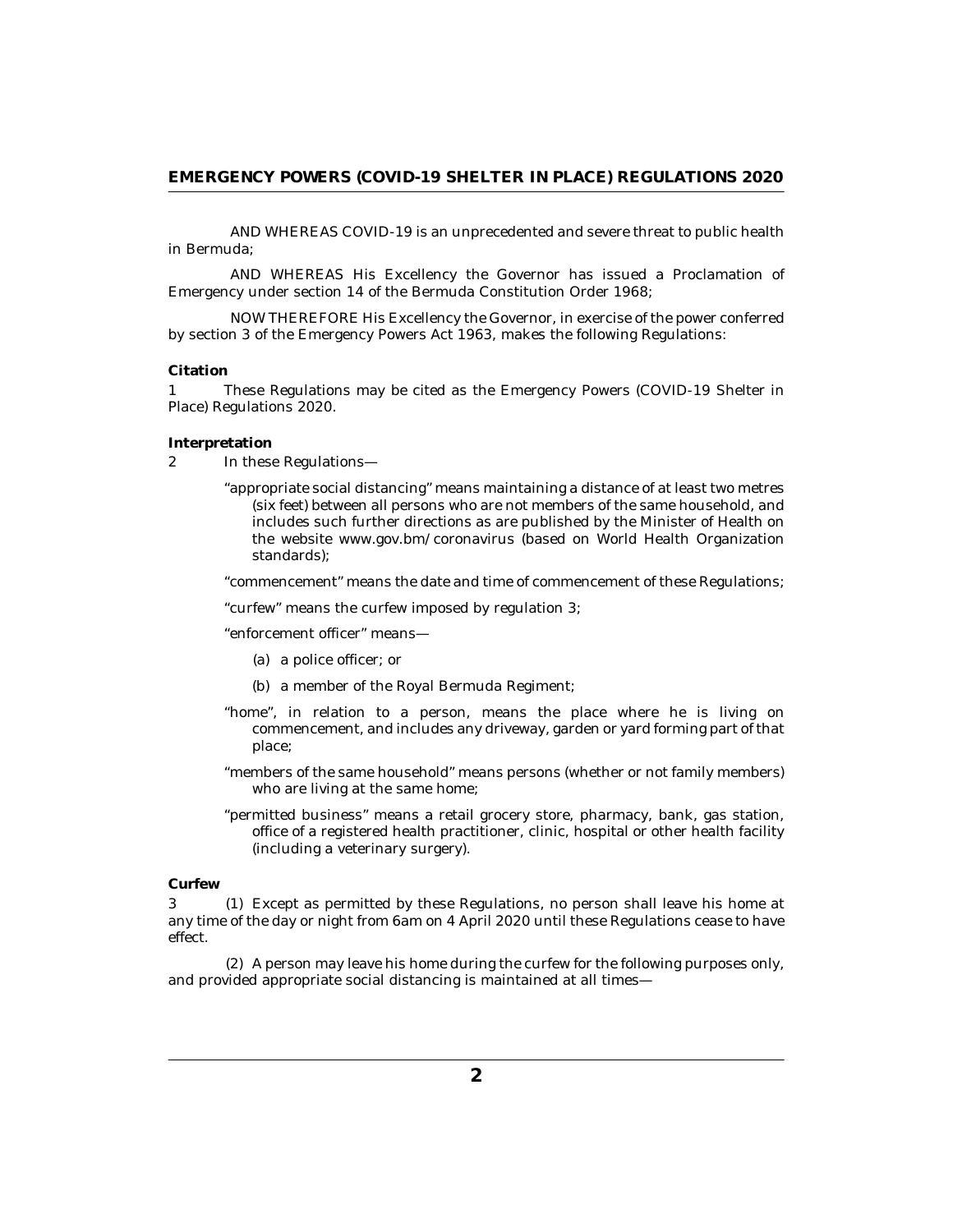- <span id="page-2-0"></span>(a) essential visits to a permitted business, during the hours of 7am to 7pm only;
- (b) essential medical appointments, during the hours of 7am to 7pm only (except for an emergency situation or scheduled appointment outside that period);
- (c) for a walk or run, alone or with one other member of the same household, for a maximum period of sixty minutes per day during the hours of 7am to 7pm only, remaining at all times within a distance of one kilometre (half a mile) from his home;
- (d) to assist elderly or vulnerable relatives or neighbours, during the hours of 7am to 7pm only (except for an emergency situation).

For the avoidance of doubt, a minor child of parents who do not live together (3) shall remain at the home where the child is living on commencement until these Regulations cease to have effect.

Persons listed in Schedules 1 and 2 are exempt from the curfew, but only when (4) on official business, working or travelling to and from work, and all such persons shall carry identification at all times and show to an enforcement officer on request.

### **Mandatory closures**

- The following shall remain closed at all times during the curfew— 4
	- bars and clubs; (a)
	- (b) beauty salons, spas and barbers;
	- cinemas, concert halls and theatres; (c)
	- golf courses; (d)
	- gyms and other sports clubs; (e)
	- (f) restaurants (including take-away and delivery service), except in so far as providing food service in support of a charitable feeding programme;
	- (g) retail stores, except permitted businesses;
	- swimming pools in hotels, guest houses and vacation rental properties. (h)

## **Schools and day care**

- The following shall remain closed during the curfew— 5
	- (a) Bermuda College;
	- schools (private and public); (b)
	- nurseries and day care facilities, other than a facility approved by the (c) Minister of Health for the care of children for essential services workers.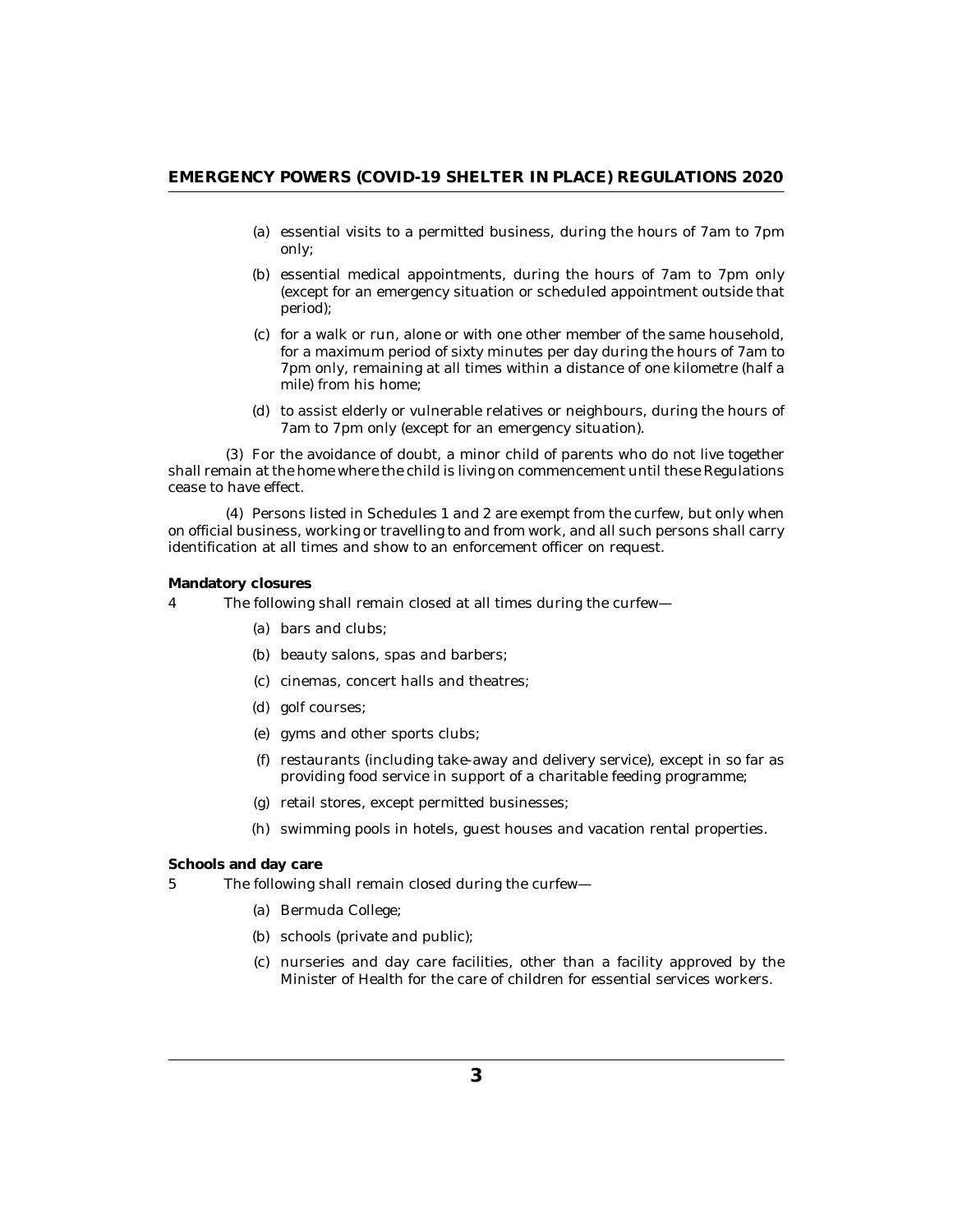#### <span id="page-3-0"></span>**Religious establishments**

 $6$  (1) Churches and all other religious establishments shall remain closed during the curfew.

Members of the clergy shall be permitted to enter a church or other religious (2) establishment during the hours of 7am to 7pm, provided appropriate social distancing is maintained—

- (a) for private prayer (maximum of five persons); and
- (b) in order to broadcast a service via electronic means (maximum of five persons in total to conduct the service and facilitate the broadcast).

(3) Graveside funerals are permitted with a maximum of ten mourners, plus the officiant and funeral home staff, provided appropriate social distancing is maintained at all times.

#### **Remote working mandated**

7 (1) An employer is permitted to continue his business during the curfew by arranging for his employees to work remotely from home using electronic means or otherwise.

Except as provided by paragraph (1), an employer shall cease operations for the (2) duration of these Regulations.

This regulation does not apply to a permitted business, and is subject to the (3) exceptions set out in Schedules 1 and 2.

## **Public officers**

8 (1) Public officers shall work remotely from home where reasonably practicable, subject to the direction of the Head of the Public Service.

(2) This regulation is subject to the exceptions set out in Schedules 1 and 2.

#### **Permitted businesses**

During the curfew, a permitted business may open between the hours of 7am 9 (1) to 7pm only (except for a hospital or other health facility).

(2) A permitted business which is a retail grocery store or pharmacy may make deliveries to customers between the hours of 7am to 7pm, subject to compliance with directions published by the Minister of National Security on the website www.gov.bm/ coronavirus.

The owner or operator of a permitted business shall take all reasonable steps (3) to ensure that all staff and customers maintain appropriate social distancing (at the premises and during any deliveries), and shall comply with any further directions of the Minister of Health regarding cleaning and sanitisation, as published on the website www.gov.bm/coronavirus.

(4) If a retail grocery store, pharmacy or gas station is not in compliance with this regulation, the Minister of Health may order the manager or other person in charge to close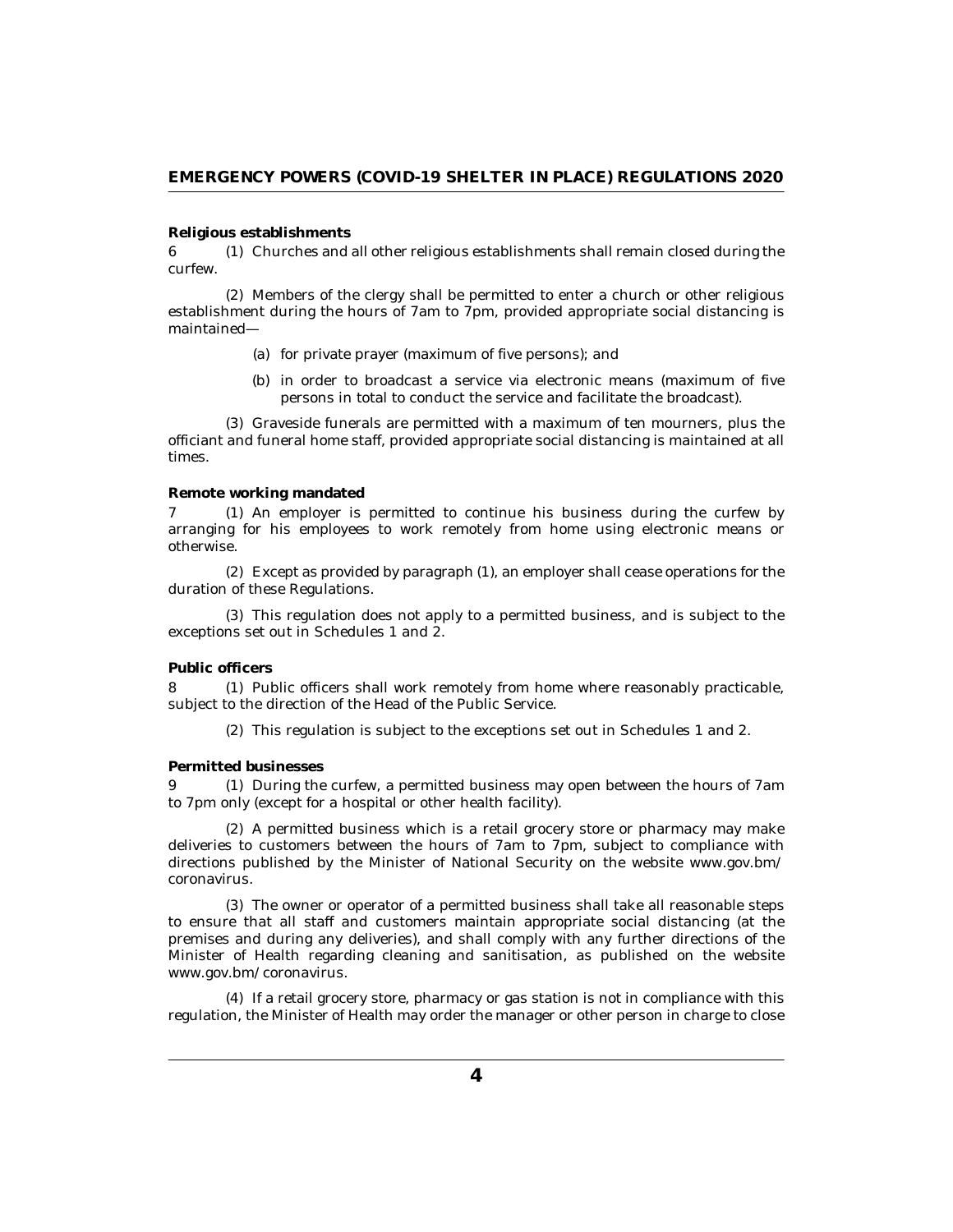<span id="page-4-0"></span>it, and such manager or person shall forthwith comply with that order, and shall continue to comply until otherwise directed by the Minister.

**Utilities, telecommunications etc**

During the curfew, persons providing the following services are permitted to respond to emergency calls for supply, restoration of service or repairs, provided appropriate social distancing is maintained at all times— 10

- (a) utility supply (electricity and domestic gas);
- (b) water truckers;
- (c) telecommunications, computer repair and internet service providers;
- (d) plumbing and electrical repairs.

**Restriction on visitation**

- During the curfew— 11
	- no person shall visit any other person's home or allow any person to visit (a) his home, except as provided by regulation 3(2)(d);
	- (b) no person shall visit any place of quarantine or isolation;
	- no person shall visit a patient in a hospital, except with permission from (c) the hospital;
	- no person shall visit a person in a residential care establishment or facility, (d)
	- no person shall visit a detainee in a correctional facility, (e)

save for a member of the clergy and immediate family members in the event of an imminent expectation of the end of life.

**Closure of beaches, parks and playgrounds**

No person shall access any public beach, park (including the Railway Trail) or playground during the curfew. 12

#### **Restriction on road traffic**

No person shall drive or ride a vehicle of any description (including a bicycle), on any public or private road during the curfew, except for a purpose permitted by these Regulations. 13

#### **Restriction on boating activity**

14 (1) No person shall operate a boat or jetski for any recreational purpose during the curfew, except for an emergency situation.

Where a person's home consists of a boat, the person shall keep the boat at its (2) mooring from commencement until these Regulations cease to have effect, except for an emergency situation.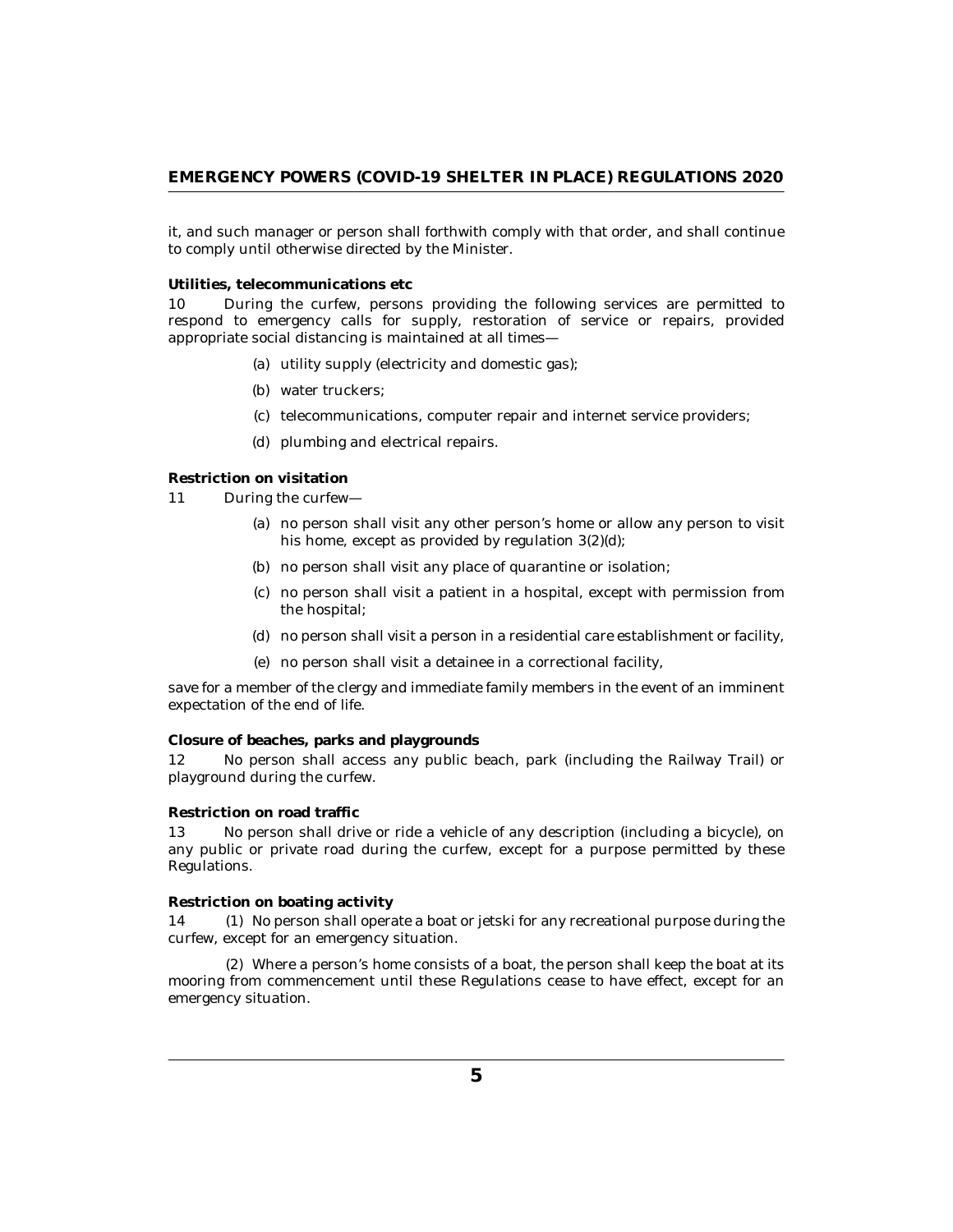#### <span id="page-5-0"></span>**Enforcement powers**

15 (1) An enforcement officer may stop any person and require the person to answer any questions to enable the enforcement officer to ascertain the person's identity and whether the person is in compliance with these Regulations, and where the person does not satisfy the enforcement officer that the person is exempt or otherwise in compliance with these Regulations, the enforcement officer may—

(a) direct the person to return immediately to his home; or

(b) detain and convey the person to his home.

The power in paragraph (1) may be exercised where a person is at any place (2) other than the person's home.

For the purposes of exercising the power in paragraph (1), an enforcement (3) officer may enter any place other than a private residence.

An enforcement officer may use reasonable force, if necessary, in the exercise (4) of a power under this regulation.

#### **Offences**

A person who fails to comply with any of these Regulations commits an offence and may be arrested without warrant, and is liable on summary conviction to a fine of \$10,000 or a term of imprisonment of six months, or both. 16

**Section 5 of the Emergency Powers Act 1963**

Section 5 of the Emergency Powers Act 1963 provides that any provision of law which is inconsistent with these Regulations shall be of no effect while these Regulations remain in force. 17

**Commencement and duration**

18 (1) These Regulations shall come into effect at 6am on 4 April 2020.

These Regulations shall cease to have effect at 6am on 15 April 2020, unless (2) before that time they are extended for such period, not exceeding three months, as may be approved by resolution of both Houses of the Legislature and communicated to the Governor by message.

The Governor shall, by notice in the Gazette, notify the public of any such (3) extension.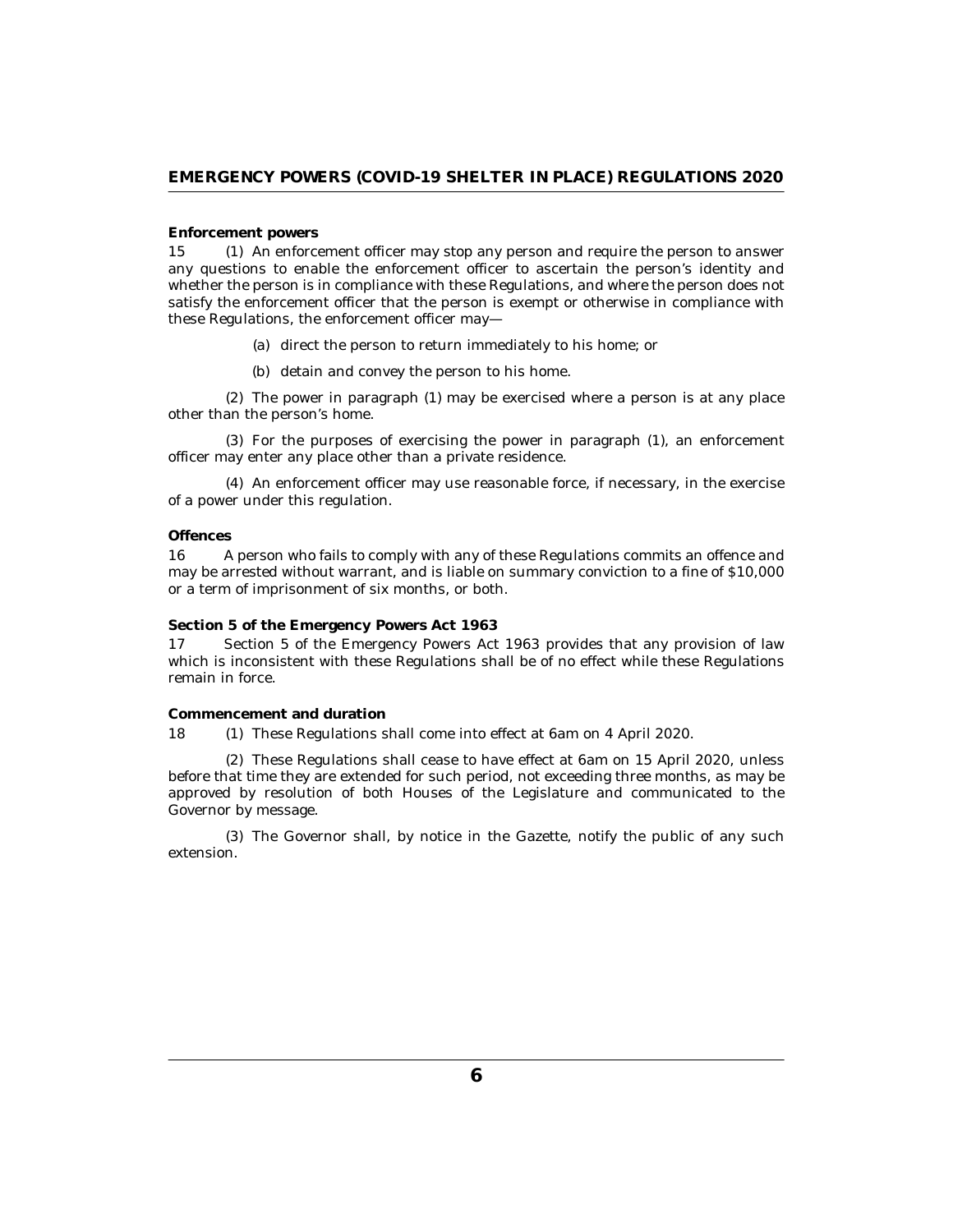# **SCHEDULE 1**

(Regulation 3)

## **PERSONS EXEMPT FROM CURFEW**

<span id="page-6-0"></span>**Members of the Legislature etc**

1 (1) All members of the House of Assembly and Senate.

- (2) The staff of the Premier, Ministers and the Opposition Leader.
- (3) Staff of the Legislature required when the Legislature is sitting.

#### **Deputy Governor and Consuls**

- 2 (1) The Deputy Governor and staff of Government House.
	- (2) The US Consul General and staff.
	- Honorary Consuls. (3)

### **Judiciary etc**

Judges of the Supreme Court, magistrates, and court associates and lawyers required for any court proceedings. 3

**Public service executive**

The Cabinet Secretary, the Head of the Public Service, the Financial Secretary and Permanent Secretaries. 4

#### **Uniformed services**

Members of the Royal Bermuda Regiment, the Bermuda Police Service (including the Reserve Police and Special Constables), the Bermuda Fire and Rescue Service, and the Department of Corrections. 5

**Health and BHB staff**

Any registered health practitioner, ambulance driver or crew, or staff of a healthcare facility (whether employed by the Bermuda Hospitals Board, registered residential care or nursing home, or otherwise), and other staff of the Bermuda Hospitals Board or the Ministry of Health. 6

**Border control, airport, docks and security**

- The following persons— 7
	- (a) members of the Department of Customs and Department of Immigration;
	- (b) all staff employed at the LF Wade International Airport;
	- stevedores, truckers and staff of Hamilton Docks; (c)
	- (d) licensed security officers.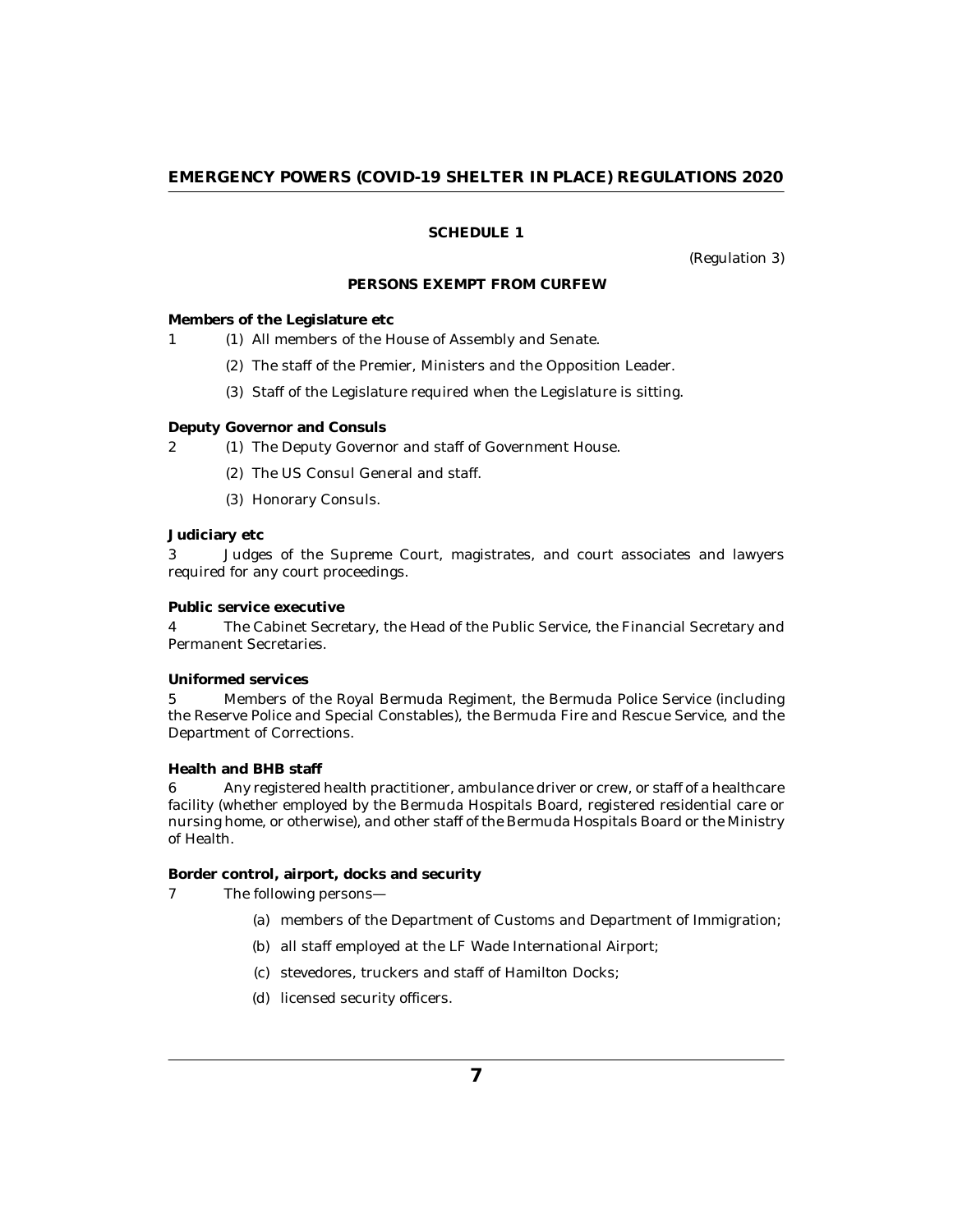# **Media**

Members of the print or broadcast media. 8

#### **Child protection**

Members of the Department of Child and Family Services. 9

# **Other public officers**

Public officers not falling within the preceding paragraphs, as designated in writing by the Head of the Public Service, subject to any conditions or limitations included in the designation. 10

# **Ministerial permission**

A person not falling within the preceding paragraphs who has the written permission of the Minister of National Security, subject to any conditions or limitations in the Ministerial permission. 11 (1)

(2) Such a person shall carry identification at all times and show to an enforcement officer on request.